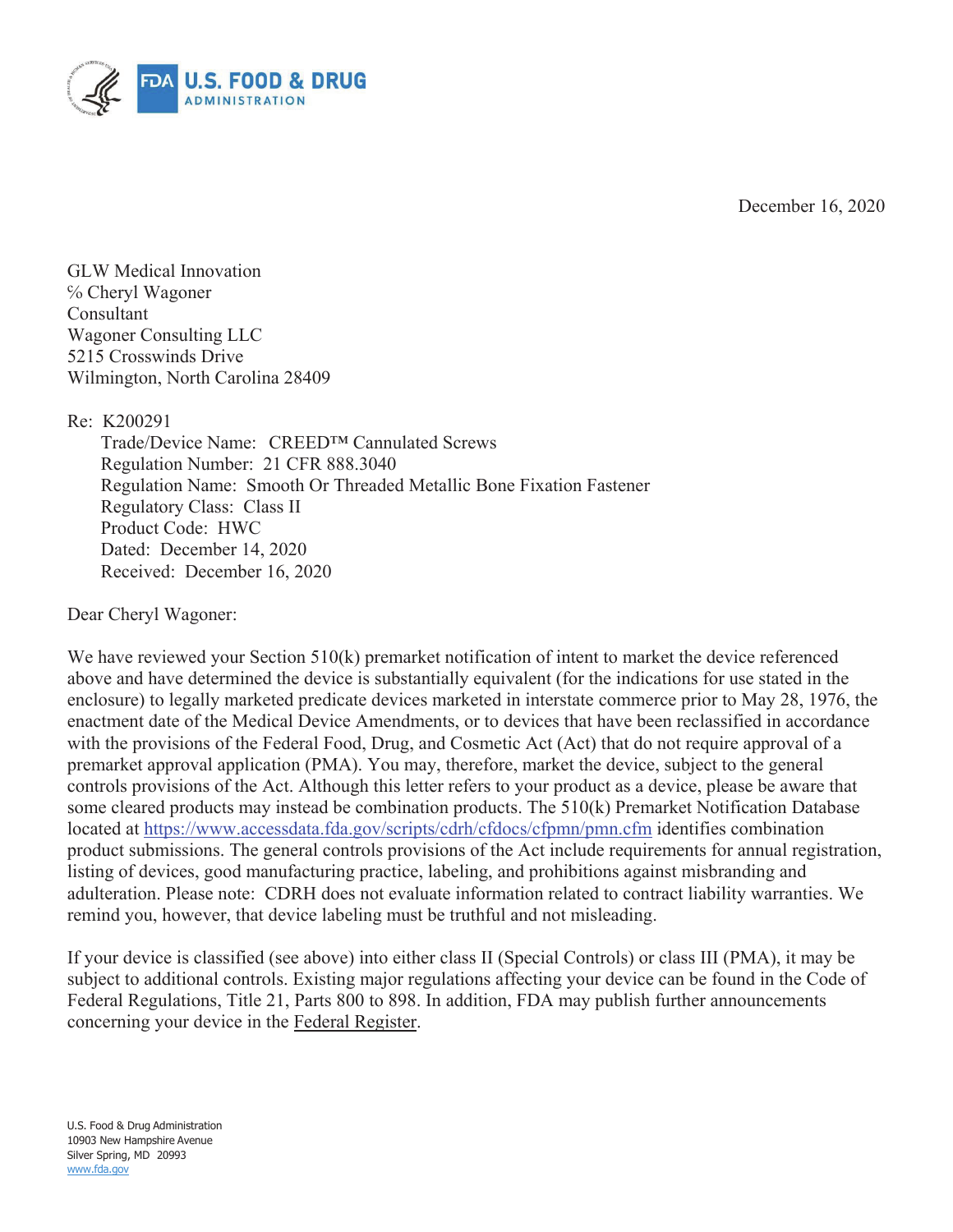Please be advised that FDA's issuance of a substantial equivalence determination does not mean that FDA has made a determination that your device complies with other requirements of the Act or any Federal statutes and regulations administered by other Federal agencies. You must comply with all the Act's requirements, including, but not limited to: registration and listing (21 CFR Part 807); labeling (21 CFR Part 801); medical device reporting (reporting of medical device-related adverse events) (21 CFR 803) for devices or postmarketing safety reporting (21 CFR 4, Subpart B) for combination products (see https://www.fda.gov/combination-products/guidance-regulatory-information/postmarketing-safety-reportingcombination-products); good manufacturing practice requirements as set forth in the quality systems (QS) regulation (21 CFR Part 820) for devices or current good manufacturing practices (21 CFR 4, Subpart A) for combination products; and, if applicable, the electronic product radiation control provisions (Sections 531- 542 of the Act); 21 CFR 1000-1050.

Also, please note the regulation entitled, "Misbranding by reference to premarket notification" (21 CFR Part 807.97). For questions regarding the reporting of adverse events under the MDR regulation (21 CFR Part 803), please go to https://www.fda.gov/medical-devices/medical-device-safety/medical-device-reportingmdr-how-report-medical-device-problems.

For comprehensive regulatory information about medical devices and radiation-emitting products, including information about labeling regulations, please see Device Advice (https://www.fda.gov/medicaldevices/device-advice-comprehensive-regulatory-assistance) and CDRH Learn (https://www.fda.gov/training-and-continuing-education/cdrh-learn). Additionally, you may contact the Division of Industry and Consumer Education (DICE) to ask a question about a specific regulatory topic. See the DICE website (https://www.fda.gov/medical-devices/device-advice-comprehensive-regulatoryassistance/contact-us-division-industry-and-consumer-education-dice) for more information or contact DICE by email (DICE@fda.hhs.gov) or phone (1-800-638-2041 or 301-796-7100).

Sincerely,

Shumaya Ali -S

Shumaya Ali, M.P.H. Assistant Director DHT6C: Division of Restorative, Repair and Trauma Devices OHT6: Office of Orthopedic Devices Office of Product Evaluation and Quality Center for Devices and Radiological Health

Enclosure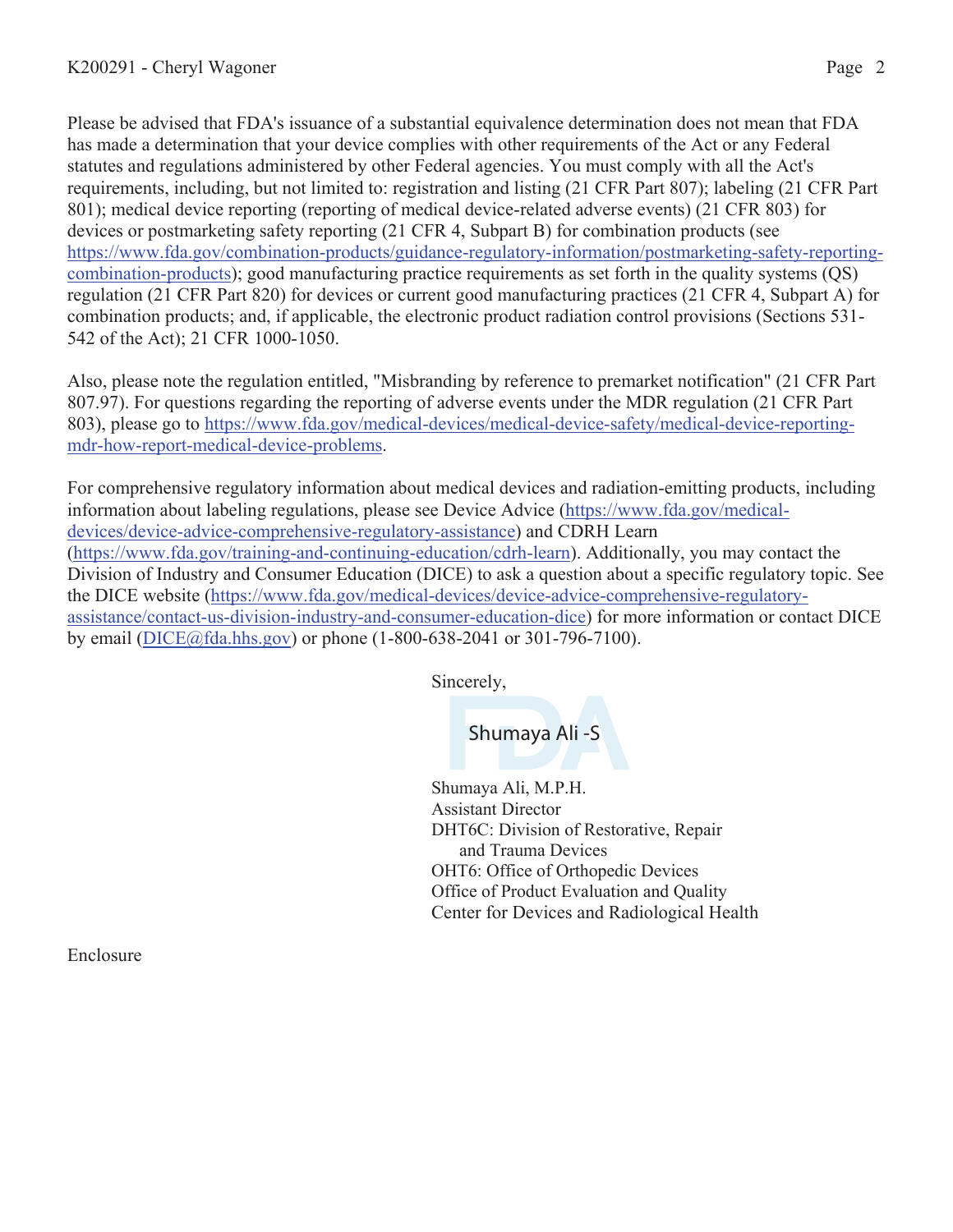## Traditional 510(k) Premarket Notification **CREED™ Cannulated Screws**

## 510(k) Summary for K200291

## (as required by 21 CFR 807.92)

| Date Prepared         | November 30, 2020                  |
|-----------------------|------------------------------------|
| Manufacturer          | GLW, Inc.                          |
| <b>Address</b>        | 300 Sylvan Ave                     |
|                       | Englewood Cliffs, NJ 07632         |
| Telephone             | 917-794-2583                       |
| <b>Contact Person</b> | Arundhati Radhakrishnan            |
| <b>Address</b>        | 300 Sylvan Ave                     |
|                       | Englewood Cliffs, NJ 07632         |
| Telephone             | 201-268-3281                       |
| Email                 | arundhati.radhakrishnan@glwmed.com |

| <b>Trade Name</b>   | CREED <sup>™</sup> Cannulated Screws               |
|---------------------|----------------------------------------------------|
| <b>Common Name</b>  | Screw, Fixation, Bone                              |
| <b>Panel Code</b>   | Orthopaedics/87                                    |
| Classification      | Smooth Or Threaded Metallic Bone Fixation Fastener |
| Name                |                                                    |
| <b>Class</b>        | Class II                                           |
| Regulation          | 21 CFR 888.3040                                    |
| Number              |                                                    |
| <b>Product Code</b> | <b>HWC</b>                                         |

| <b>Name of Primary</b>                      | $510(k)$ # | <b>Manufacturer</b>            |
|---------------------------------------------|------------|--------------------------------|
| <b>Predicate Device</b>                     |            |                                |
| <b>OsteoBullet Compression</b>              | K160304    | <b>Phalanx Innovations</b>     |
| <b>Screw</b>                                |            |                                |
| <b>Name of Additional Predicate Devices</b> |            |                                |
| <b>DARCO Headless</b>                       | K080850    | Wright Medical Technology Inc. |
| <b>Compression Screw</b>                    |            |                                |
| <b>Biomet BioDrive Cannulated</b>           | K082874    | <b>Biomet</b>                  |
| <b>Screw System</b>                         |            |                                |
| <b>Inion Freedomscrew</b>                   | K123672    | Inion OY                       |
|                                             |            |                                |

| Description | CREED™ Cannulated Screws consists of subject components that      |
|-------------|-------------------------------------------------------------------|
|             | will be available in thread diameters ranging from Ø2.5mm to Ø7.4 |
|             | mm and lengths ranging from 14-120mm. They are either headed      |
|             | or headless compression. All screws are self-drilling and self-   |
|             | tapping.                                                          |
|             | The screws are offered in configurations that include a Titanium  |
|             | alloy Ti-6AL-4V ELI (ASTM F136) screw and a Titanium alloy Ti-    |
|             | 6AL-4V ELI (ASTM F136) screw with an outer layer of Zeniva ZA-    |
|             | 600 PEEK (ASTM F2026). A variety of instrumentation is offered as |